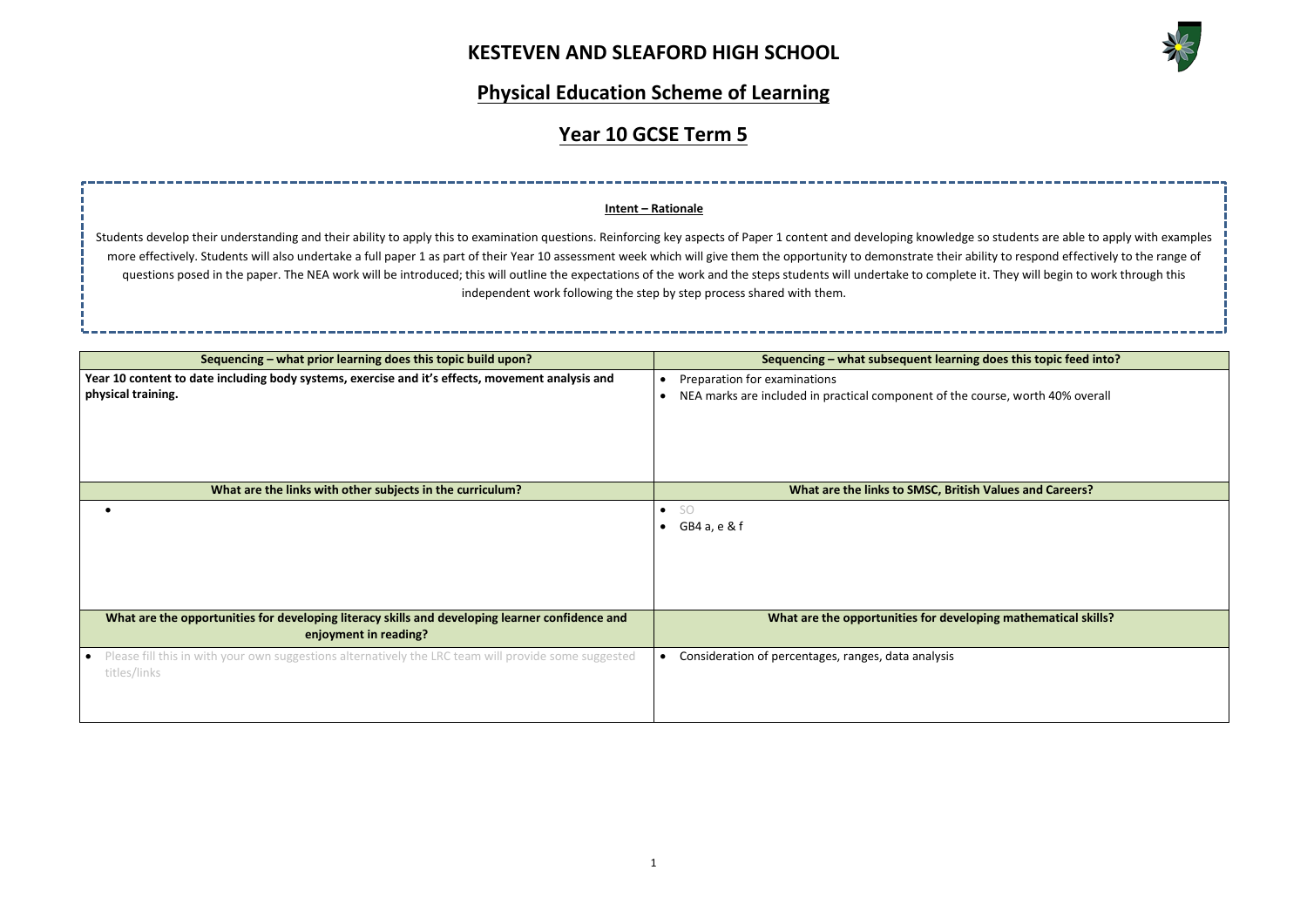# **KESTEVEN AND SLEAFORD HIGH SCHOOL**



## **Physical Education Scheme of Learning**

# **Year 10 GCSE Term 5**

### **Intent – Concepts**

#### **What knowledge will students gain and what skills will they develop as a consequence of this topic?**

### **Know**

Know the definitions of key terminology in body systems. Know the definitions of key terminology of exercise and the effects. Know the definitions of key terminology in movement analysis. Know the definitions of key terminology of physical training. Know where strengths and weaknesses lie in knowledge of topics and types of questions. Know the outline expected of the NEA work. Be able to identify the key skills and fitness components needed in your sport. Know the fitness strength of the performer and identify moments in performance where this strength is seen.

Be able to use knowledge to develop responses on body systems. Be able to use knowledge to develop responses on exercise and the effects. Be able to use knowledge to develop responses on movement analysis. Be able to use knowledge to develop responses on physical training. Know the skill strength of the performer and breakdown the skill into movement phases. Identify strengths and weaknesses of your performer and understand where marks are awarded for analysis of performance. Apply understanding of movement analysis to the movement phases of the skill strength. Develop explanation of fitness strength and how it improves performance using examples from competition.

### **Apply**

#### **Extend**

Develop evaluative skills in response to extended answer questions, giving justifications for examples when applying knowledge of body systems. Develop evaluative skills in response to extended answer questions, giving justifications for examples when applying knowledge of exercise and the effects. Develop evaluative skills in response to extended answer questions, giving justifications for examples when applying knowledge of movement analysis. Develop evaluative skills in response to extended answer questions, giving justifications for examples when applying knowledge of physical training. Evaluate own performance, set learning goals as a result of Year 10 Assessment.

| What subject specific language will be used and developed in this topic? | What opportunities are available for assessing the progress of students?                                                                                |
|--------------------------------------------------------------------------|---------------------------------------------------------------------------------------------------------------------------------------------------------|
| Language for learning<br>See SOL for terms 1-4                           | • Q&A to assess student understanding<br>Low stake quizzes & Kahoots<br>• Use of examination questions and mark schemes<br>Year 10 Assessment week test |